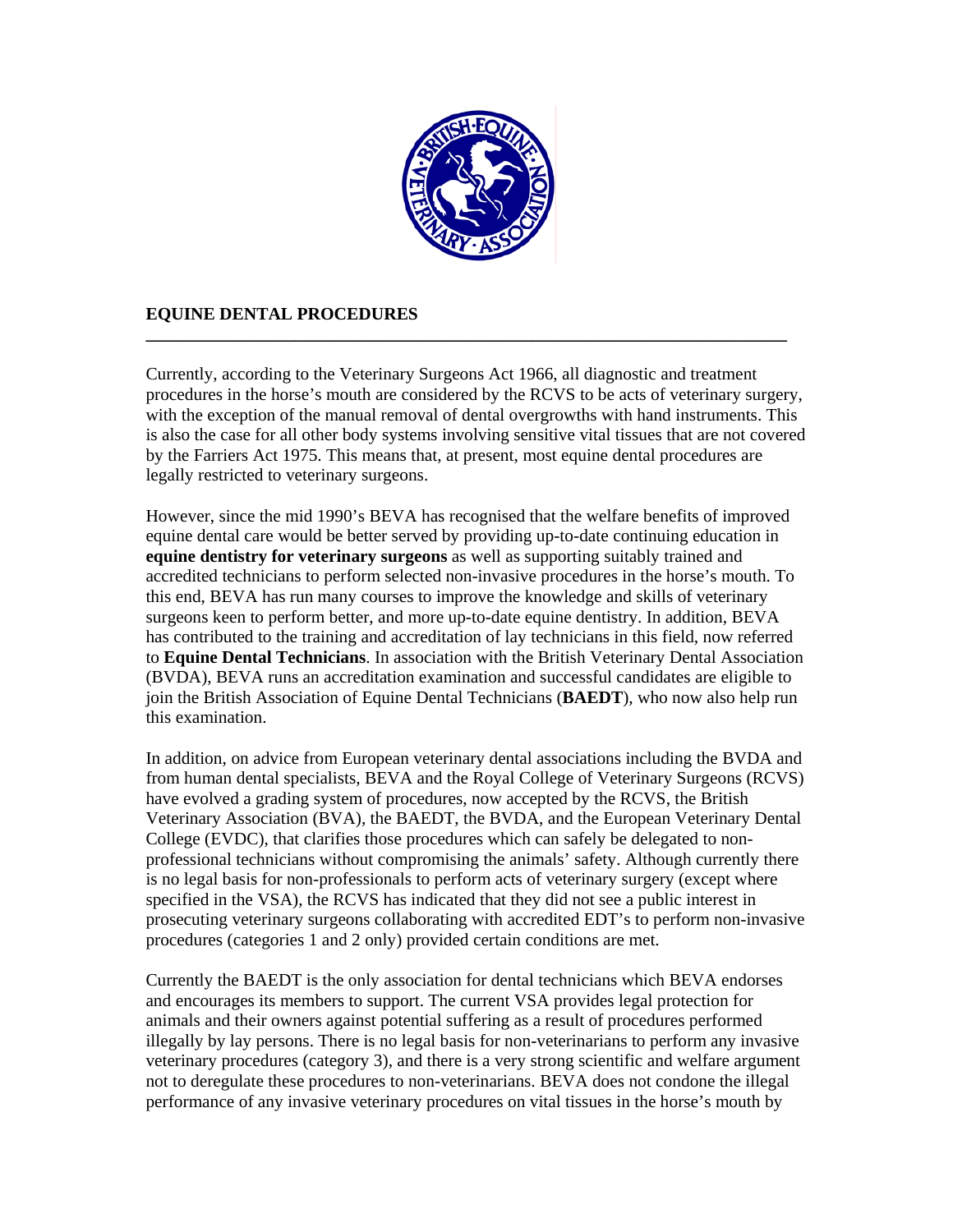non-veterinarians, because of the obvious implications on horse welfare. In the absence of a medical degree in veterinary dentistry, neither BEVA nor the BVDA recognise the term "equine dentist", since this misleads the public that such individuals are medically qualified..

Despite many false dawns, there is no imminent change to the legislation (Veterinary Surgeons Act 1966), but BEVA and BVDA will support the rights of BAEDT members to perform category 1 and 2 procedures (as currently defined) if DEFRA indicates that legislative change is imminent.

The categories as updated on the basis of recent scientific publications are clarified below.

## Equine Dental Procedures for suitably trained/qualified EDTs June 2009

## **Category 1 Procedures**

Those procedures which an individual can perform after recognised training without specific attainment of qualifications.

- Examination of teeth:
- Removal of sharp enamel points using manual rasps only;
- Removal of small dental overgrowths (maximum 4mm reductions) using manual rasps only;
- Rostral profiling of the first cheek teeth (maximum 4mm reductions), previously termed 'bit seat shaping';
- Removal of loose deciduous caps; and
- Removal of supragingival calculus.

**Category 2 Procedures** (Replaces category 2 as on 2004 draft)

Additional procedures suitable for delegation to an EDT who has trained and passed an examination approved by DEFRA:

- Examination, evaluation and recording of dental abnormalities;
- The removal of loose teeth or dental fragments with negligible periodontal attachments
- The removal of erupted, non-displaced wolf teeth in the upper or lower jaw under direct and continuous veterinary supervision;
- Palliative rasping of fractured and adjacent teeth; and
- The use of motorised dental instruments where these are used to reduce overgrowths and remove sharp enamel points only. Horses should be sedated unless it is deemed safe to undertake any proposed procedure without sedation, with full informed consent of the owner.